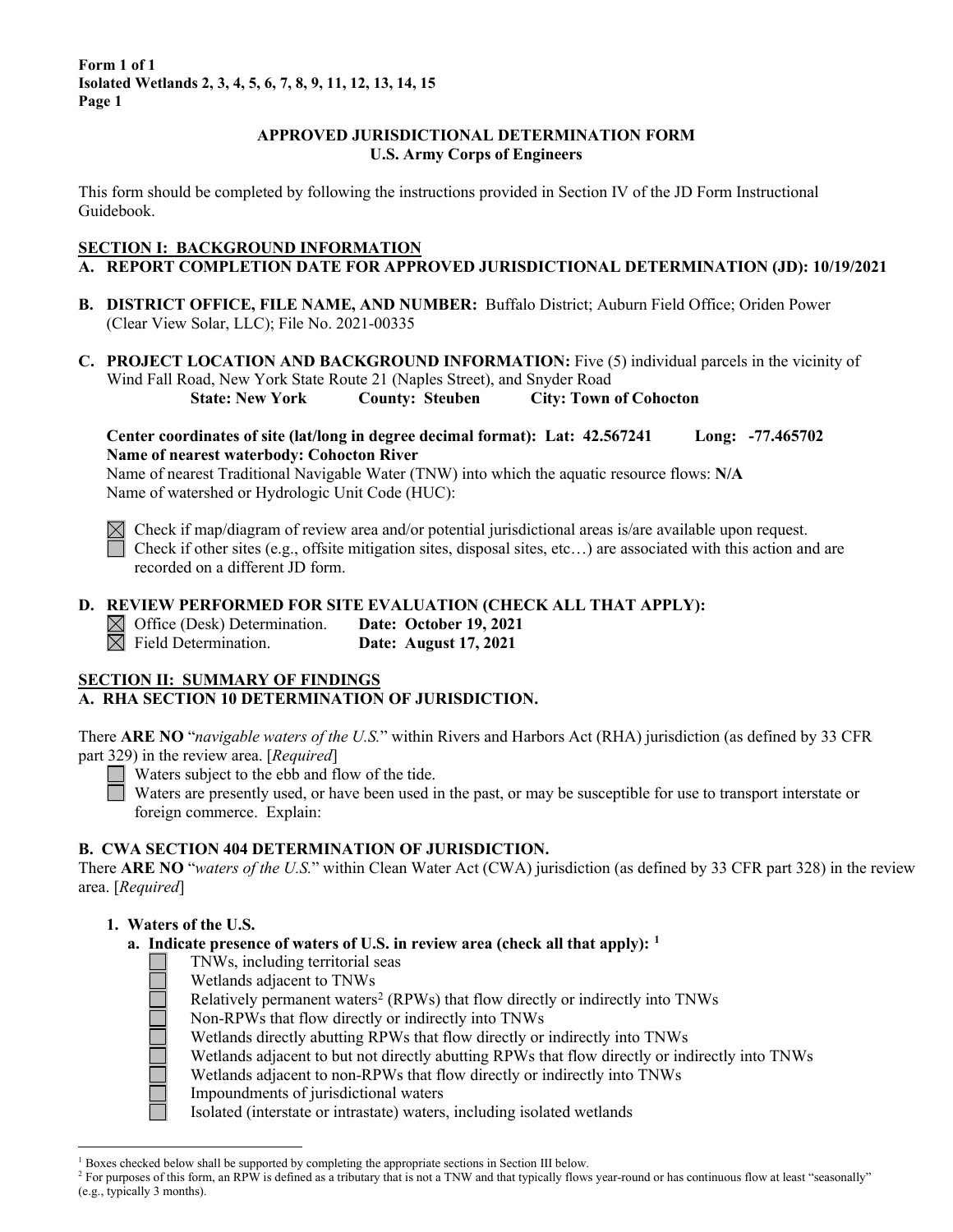- **b. Identify (estimate) size of waters of the U.S. in the review area:** Non-wetland waters: linear feet: width (ft) and/or acres. Wetlands: acres.
- **c.Limits (boundaries) of jurisdiction** based on: **Pick List** Elevation of established OHWM (if known):

#### **2. Non-regulated waters/wetlands (check if applicable):[3](#page-1-0)**

**Potentially jurisdictional waters and/or wetlands were assessed within the 5-parcel review area (approximately 240 acre) and determined to be not jurisdictional.** 

#### **Explain:**

|   | <b>Wetland 2</b>  | $0.02$ acre | <b>PEM</b> |                 |  |
|---|-------------------|-------------|------------|-----------------|--|
|   | <b>Wetland 3</b>  | $0.25$ acre | <b>PEM</b> |                 |  |
|   | Wetland 4         | $0.55$ acre | <b>PEM</b> |                 |  |
|   | Wetland 5         | $0.15$ acre | <b>PEM</b> |                 |  |
|   | Wetland 6         | $0.20$ acre | <b>PEM</b> |                 |  |
|   | Wetland 7         | $0.05$ acre | <b>PEM</b> |                 |  |
|   | Wetland 8         | $0.61$ acre | <b>PEM</b> |                 |  |
|   | Wetland 9         | $0.09$ acre | <b>PSS</b> | $0.09$ acre PFO |  |
|   | Wetland 11        | $0.41$ acre | <b>PEM</b> |                 |  |
|   | <b>Wetland 12</b> | $0.04$ acre | <b>PEM</b> |                 |  |
|   | <b>Wetland 13</b> | $0.31$ acre | <b>PEM</b> |                 |  |
|   | <b>Wetland 14</b> | $0.16$ acre | <b>PEM</b> |                 |  |
| ◥ | Wetland 15        | $0.43$ acre | PEM        |                 |  |
|   |                   |             |            |                 |  |

**Wetlands 2, 3, 4, 5, 6, 7, 8, 9, 12, 13, 14, 15 are small, isolated wetland "pockets" scattered throughout the 5-parcel review area. These wetlands are depressional areas within agricultural fields typical of the area and are readily seen on the NWI Map and Google Earth maps dated 1994, 2006, 2011, 2016, 2018, and 2021 which are contained in the administrative file. The wetlands are identified on the delineation maps labeled as the Central and Southern portions. The adjacent ag fields were bare when delineated in July 2020; but planted with corn at the time of the USACE site visit on August 17, 2021.** 

**The nearest tributaries to these wetlands are an off-site tributary to the northeast and the Cohocton River to the southwest. Both are both greater than 2,000 feet from the review area. The USACE made a site visit on August 17, 2021 and no connections to downstream waters were identified.**

**Wetland 11 is located along Eelpot Road and is situated at the base of a slope in a low spot between agricultural fields. There is no culvert discharge into the area, and a review of aerial photos, topographic map, NWI Map, and observations during the delineation found no connection to downstream waters. On-site observations during the USACE site visit on August 17, 2021 confirm these findings. This area is identified on the Map labeled as the Northeast Portion.**

**Wetland 11 is approximately 400 feet from the nearest tributary to the south. No connections to downstream waters were identified.** 

**The USACE has determined that the above identified wetlands are outside Department of the Army jurisdiction as they not meet the criteria for a jurisdictional water of the United States according to 33 CFR Part 328.3(a)(1-7) as follows:**

<span id="page-1-0"></span><sup>&</sup>lt;sup>3</sup> Supporting documentation is presented in Section III.F.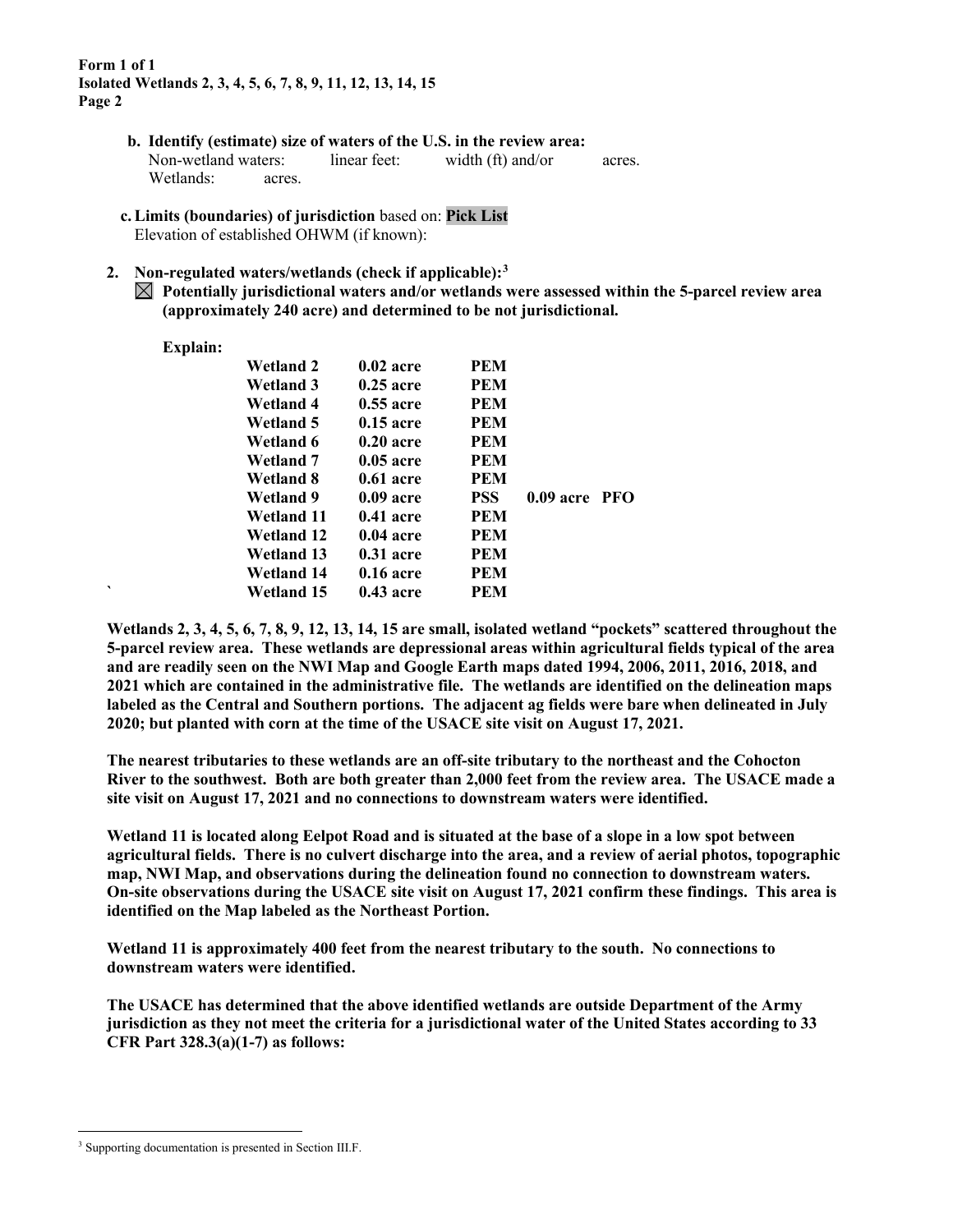- **1. does not/has not supported interstate or foreign commerce;**
- **2. is not an interstate water/wetland;**
- **3. the degradation or destruction of which would not affect interstate or foreign commerce and does not include such waters:**

 **(i) which are or could be used by interstate or foreign travelers for recreational or other purposes; or**

**(ii) from which fish or shellfish are or could be taken and sold in interstate or foreign commerce; or**

**(iii) which are used or could be used for industrial purpose by industries in interstate commerce**

- **4. is not an impoundment of water otherwise defined as WOUS under the definition;**
- **5. is not a tributary of waters identified in paragraphs (a)(1)-(4) of this section;**
- **6. is not a territorial sea;**

**7. is not wetland adjacent to waters (other than waters that are themselves wetlands) identified in paragraphs (a)(1)-(6) of this section;**

**In addition, due to topography and distance to the nearest tributary for any of the subject wetlands, the presence of a shallow subsurface flow connection is very unlikely.**

## **SECTION III: CWA ANALYSIS**

## **A. TNWs AND WETLANDS ADJACENT TO TNWs**

**The agencies will assert jurisdiction over TNWs and wetlands adjacent to TNWs. If the aquatic resource is a TNW, complete Section III.A.1 and Section III.D.1. only; if the aquatic resource is a wetland adjacent to a TNW, complete Sections III.A.1 and 2 and Section III.D.1.; otherwise, see Section III.B below**.

**1. TNW** 

Identify TNW: Summarize rationale supporting determination:

## **2. Wetland adjacent to TNW**

Summarize rationale supporting conclusion that wetland is "adjacent":

## **B. CHARACTERISTICS OF TRIBUTARY (THAT IS NOT A TNW) AND ITS ADJACENT WETLANDS (IF ANY):**

This section summarizes information regarding characteristics of the tributary and its adjacent wetlands, if any, and it helps determine whether or not the standards for jurisdiction established under *Rapanos* have been met.

The agencies will assert jurisdiction over non-navigable tributaries of TNWs where the tributaries are "relatively permanent waters" (RPWs), i.e. tributaries that typically flow year-round or have continuous flow at least seasonally (e.g., typically 3 months). A wetland that directly abuts an RPW is also jurisdictional. If the aquatic resource is not a TNW, but has year-round (perennial) flow, skip to Section III.D.2. If the aquatic resource is a wetland directly abutting a tributary with perennial flow, skip to Section III.D.4.

A wetland that is adjacent to but that does not directly abut an RPW requires a significant nexus evaluation. Corps districts and EPA regions will include in the record any available information that documents the existence of a significant nexus between a relatively permanent tributary that is not perennial (and its adjacent wetlands if any) and a traditional navigable water, even though a significant nexus finding is not required as a matter of law.

If the waterbody<sup>[4](#page-2-0)</sup> is not an RPW, or a wetland directly abutting an RPW, a JD will require additional data to determine if the waterbody has a significant nexus with a TNW. If the tributary has adjacent wetlands, the significant nexus evaluation must consider the tributary in combination with all of its adjacent wetlands. This significant nexus

<span id="page-2-0"></span><sup>4</sup> Note that the Instructional Guidebook contains additional information regarding swales, ditches, washes, and erosional features generally and in the arid **West**.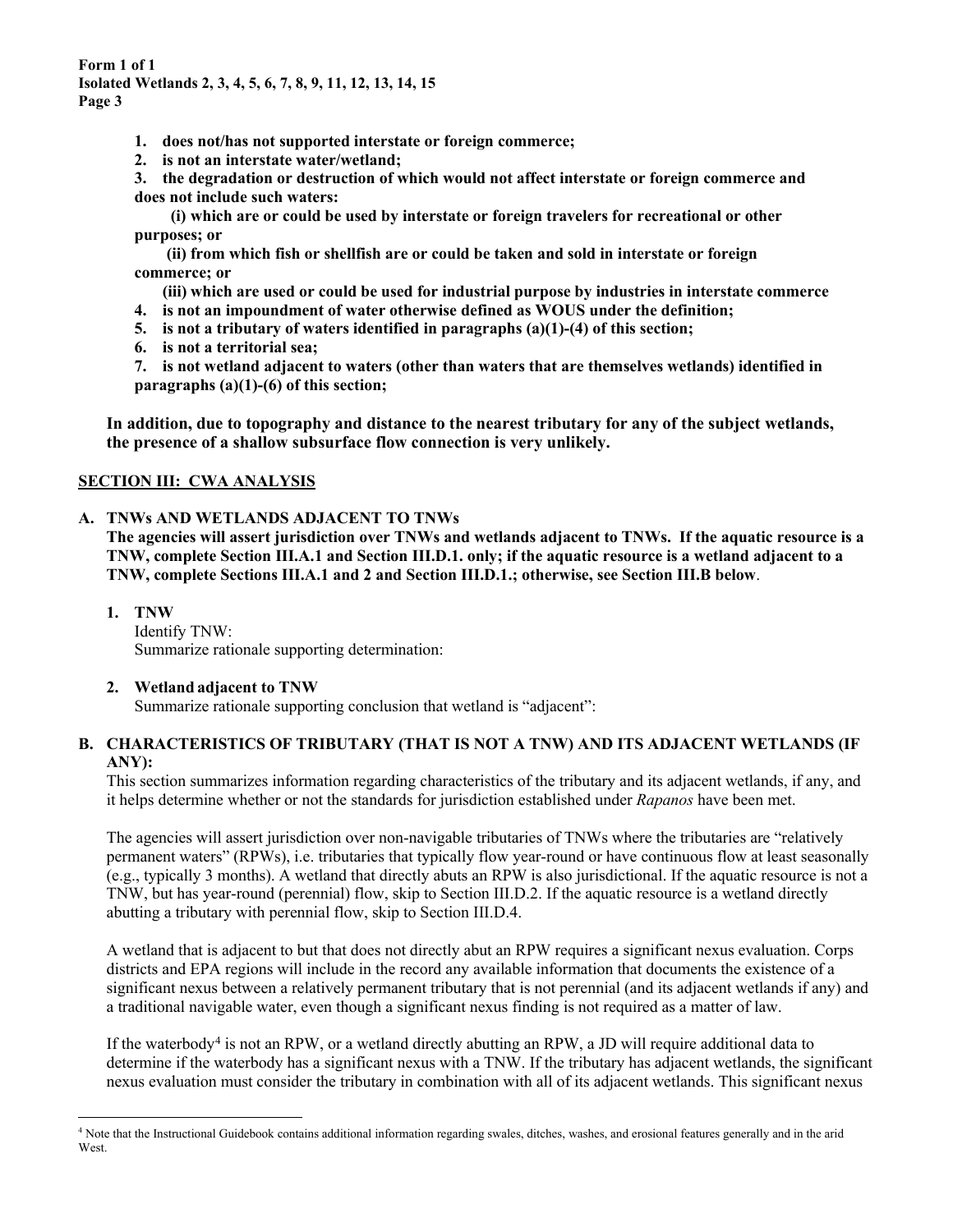evaluation that combines, for analytical purposes, the tributary and all of its adjacent wetlands is used whether the review area identified in the JD request is the tributary, or its adjacent wetlands, or both. If the JD covers a tributary with adjacent wetlands, complete Section III.B.1 for the tributary, Section III.B.2 for any onsite wetlands, and Section III.B.3 for all wetlands adjacent to that tributary, both onsite and offsite. The determination whether a significant nexus exists is determined in Section III.C below.

#### **1. Characteristics of non-TNWs that flow directly or indirectly into TNW**

**(i) General Area Conditions:**

| Watershed size:          | <b>Pick List</b> |
|--------------------------|------------------|
| Drainage area:           | <b>Pick List</b> |
| Average annual rainfall: | inches           |

#### **(ii) Physical Characteristics:**

| (a) Relationship with TNW: |
|----------------------------|
|----------------------------|

| $\Box$ Tributary flows directly into TNW.                                       |
|---------------------------------------------------------------------------------|
| $\Box$ Tributary flows through <b>Pick List</b> tributaries before entering TNW |
| Project waters are Pick List river miles from TNW                               |
| Project waters are Pick List river miles from RPW                               |
| Project waters are Pick List aerial (straight) miles from TNW                   |
| Project waters are Pick List aerial (straight) miles from RPW                   |
| Project waters cross or serve as state boundaries. Explain:                     |
| Identify flow route to $TNW^5$ :                                                |
| Tributary stream order, if known:                                               |

(b) General Tributary Characteristics (check all that apply):

|     | <b>Tributary</b> is:<br>Natural                                                 |
|-----|---------------------------------------------------------------------------------|
|     | Artificial (man-made). Explain:                                                 |
|     | Manipulated (man-altered). Explain:                                             |
|     | Tributary properties with respect to top of bank (estimate):                    |
|     | Average width:<br>feet                                                          |
|     | Average depth:<br>feet                                                          |
|     | Average side slopes: Pick List                                                  |
|     | Primary tributary substrate composition (check all that apply):                 |
|     | <b>Silts</b><br>Sands<br>Concrete                                               |
|     | Muck<br>Cobbles<br>Gravel                                                       |
|     | Bedrock<br>Vegetation. Type/% cover:                                            |
|     | Other. Explain:                                                                 |
|     | Tributary condition/stability [e.g., highly eroding, sloughing banks]. Explain: |
|     | Presence of run/riffle/pool complexes. Explain:                                 |
|     | Tributary geometry: Pick List                                                   |
|     | Tributary gradient (approximate average slope):<br>$\frac{0}{0}$                |
|     |                                                                                 |
| (c) | Flow:                                                                           |
|     | Tributary provides for: Pick List                                               |
|     | Estimate average number of flow events in review area/year: Pick List           |
|     | Describe flow regime:                                                           |
|     | Other information on duration and volume:                                       |
|     | Surface flow is: Pick List. Characteristics:                                    |
|     | Subsurface flow: Pick List. Explain findings:                                   |
|     | Dye (or other) test performed:                                                  |
|     | Tributary has (check all that apply):                                           |
|     |                                                                                 |

<span id="page-3-0"></span><sup>5</sup> Flow route can be described by identifying, e.g., tributary a, which flows through the review area, to flow into tributary b, which then flows into TNW.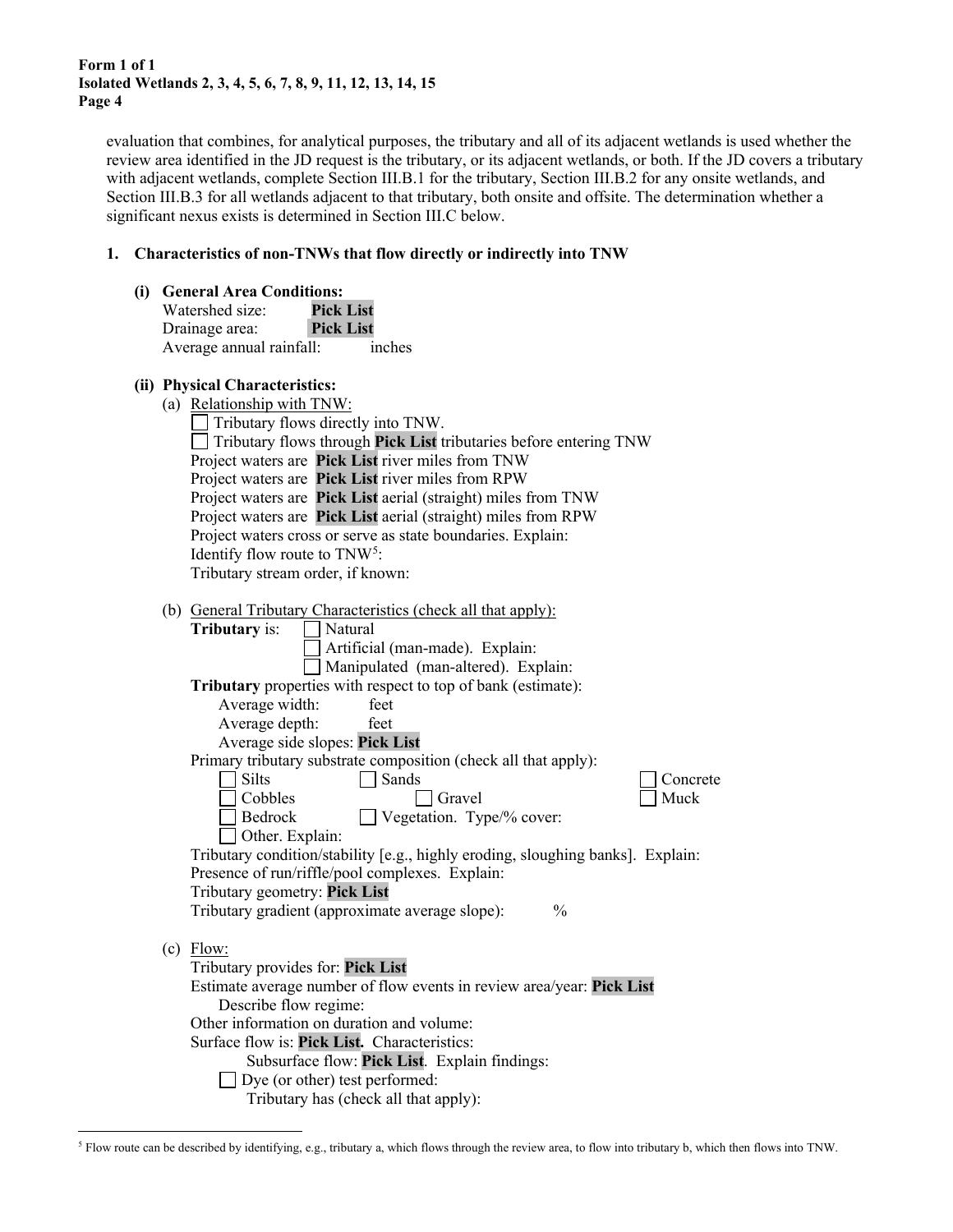|    | Bed and banks                                                                                                                            |
|----|------------------------------------------------------------------------------------------------------------------------------------------|
|    | OHWM <sup>6</sup> (check all indicators that apply):                                                                                     |
|    | clear, natural line impressed on the bank<br>the presence of litter and debris                                                           |
|    | changes in the character of soil<br>destruction of terrestrial vegetation                                                                |
|    | the presence of wrack line<br>shelving                                                                                                   |
|    | vegetation matted down, bent, or absent<br>sediment sorting                                                                              |
|    | leaf litter disturbed or washed away<br>scour                                                                                            |
|    | sediment deposition<br>multiple observed or predicted flow events                                                                        |
|    | water staining<br>abrupt change in plant community                                                                                       |
|    | other (list):                                                                                                                            |
|    | Discontinuous OHWM. <sup>7</sup> Explain:                                                                                                |
|    | If factors other than the OHWM were used to determine lateral extent of CWA jurisdiction (check all that apply):                         |
|    | High Tide Line indicated by:<br>Mean High Water Mark indicated by:<br>oil or scum line along shore objects<br>survey to available datum; |
|    | fine shell or debris deposits (foreshore)<br>physical markings;                                                                          |
|    | physical markings/characteristics<br>vegetation lines/changes in vegetation types.                                                       |
|    | tidal gauges                                                                                                                             |
|    | other (list):                                                                                                                            |
|    |                                                                                                                                          |
|    | (iii) Chemical Characteristics:                                                                                                          |
|    | Characterize tributary (e.g., water color is clear, discolored, oily film; water quality; general watershed                              |
|    | characteristics, etc.). Explain:                                                                                                         |
|    | Identify specific pollutants, if known:                                                                                                  |
|    |                                                                                                                                          |
|    | (iv) Biological Characteristics. Channel supports (check all that apply):                                                                |
|    | Riparian corridor. Characteristics (type, average width):<br>Wetland fringe. Characteristics:                                            |
|    | Habitat for:                                                                                                                             |
|    | Federally Listed species. Explain findings:                                                                                              |
|    | Fish/spawn areas. Explain findings:                                                                                                      |
|    | Other environmentally-sensitive species. Explain findings:                                                                               |
|    | Aquatic/wildlife diversity. Explain findings:                                                                                            |
|    |                                                                                                                                          |
| 2. | Characteristics of wetlands adjacent to non-TNW that flow directly or indirectly into TNW                                                |
|    | (i) Physical Characteristics:                                                                                                            |
|    | (a) General Wetland Characteristics:                                                                                                     |
|    | Properties:                                                                                                                              |
|    | Wetland size:<br>acres                                                                                                                   |
|    | Wetland type. Explain:                                                                                                                   |
|    | Wetland quality. Explain:                                                                                                                |
|    | Project wetlands cross or serve as state boundaries. Explain:                                                                            |
|    | (b) General Flow Relationship with Non-TNW:                                                                                              |
|    | Flow is: Pick List. Explain:                                                                                                             |
|    | Surface flow is: Pick List                                                                                                               |
|    | Characteristics:                                                                                                                         |
|    |                                                                                                                                          |

Subsurface flow: **Pick List**. Explain findings:

□ Dye (or other) test performed:

<span id="page-4-1"></span><span id="page-4-0"></span><sup>6</sup> A natural or man-made discontinuity in the OHWM does not necessarily sever jurisdiction (e.g., where the stream temporarily flows underground, or where the OHWM has been removed by development or agricultural practices). Where there is a break in the OHWM that is unrelated to the waterbody's flow regime (e.g., flow over a rock outcrop or through a culvert), the agencies will look for indicators of flow above and below the break. 7 Ibid.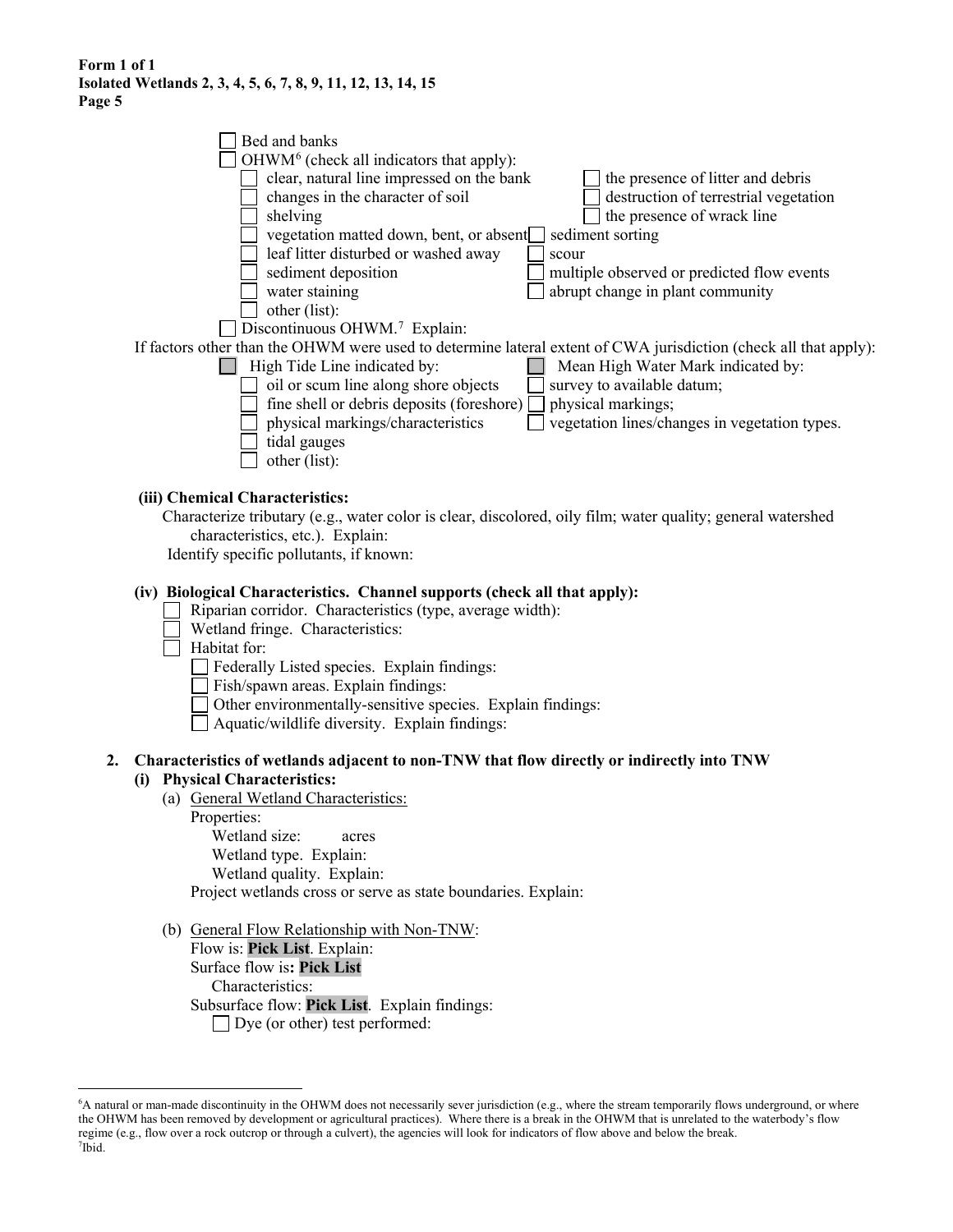- (c) Wetland Adjacency Determination with Non-TNW:
	- $\Box$  Directly abutting
	- $\Box$  Not directly abutting
		- Discrete wetland hydrologic connection. Explain:
		- Ecological connection. Explain:
		- $\Box$  Separated by berm/barrier. Explain:
- (d) Proximity (Relationship) to TNW Project wetlands are **Pick List** river miles from TNW. Project waters are **Pick List** aerial (straight) miles from TNW. Flow is from: **Pick List.** Estimate approximate location of wetland as within the **Pick List** floodplain.

## **(ii) Chemical Characteristics:**

Characterize wetland system (e.g., water color is clear, brown, oil film on surface; water quality; general watershed characteristics; etc.). Explain: Identify specific pollutants, if known:

## **(iii) Biological Characteristics. Wetland supports (check all that apply):**

- Riparian buffer. Characteristics (type, average width):
- Vegetation type/percent cover. Explain:
- $\Box$  Habitat for:

Federally Listed species. Explain findings:

Fish/spawn areas. Explain findings:

Other environmentally-sensitive species. Explain findings:

 $\Box$  Aquatic/wildlife diversity. Explain findings:

## **3. Characteristics of all wetlands adjacent to the tributary (if any)**

All wetland(s) being considered in the cumulative analysis: **Pick List**

Approximately ( ) acres in total are being considered in the cumulative analysis.

For each wetland, specify the following:

Directly abuts? (Y/N) Size (in acres) Directly abuts? (Y/N) Size (in acres)

Summarize overall biological, chemical and physical functions being performed:

## **C. SIGNIFICANT NEXUS DETERMINATION**

A significant nexus analysis will assess the flow characteristics and functions of the tributary itself and the functions performed by any wetlands adjacent to the tributary to determine if they significantly affect the chemical, physical, and biological integrity of a TNW. For each of the following situations, a significant nexus exists if the tributary, in combination with all of its adjacent wetlands, has more than a speculative or insubstantial effect on the chemical, physical and/or biological integrity of a TNW. Considerations when evaluating significant nexus include, but are not limited to the volume, duration, and frequency of the flow of water in the tributary and its proximity to a TNW, and the functions performed by the tributary and all its adjacent wetlands. It is not appropriate to determine significant nexus based solely on any specific threshold of distance (e.g. between a tributary and its adjacent wetland or between a tributary and the TNW). Similarly, the fact an adjacent wetland lies within or outside of a floodplain is not solely determinative of significant nexus.

Draw connections between the features documented and the effects on the TNW, as identified in the *Rapanos* Guidance and discussed in the Instructional Guidebook. Factors to consider include, for example:

- Does the tributary, in combination with its adjacent wetlands (if any), have the capacity to carry pollutants or flood waters to TNWs, or to reduce the amount of pollutants or flood waters reaching a TNW?
- Does the tributary, in combination with its adjacent wetlands (if any), provide habitat and lifecycle support functions for fish and other species, such as feeding, nesting, spawning, or rearing young for species that are present in the TNW?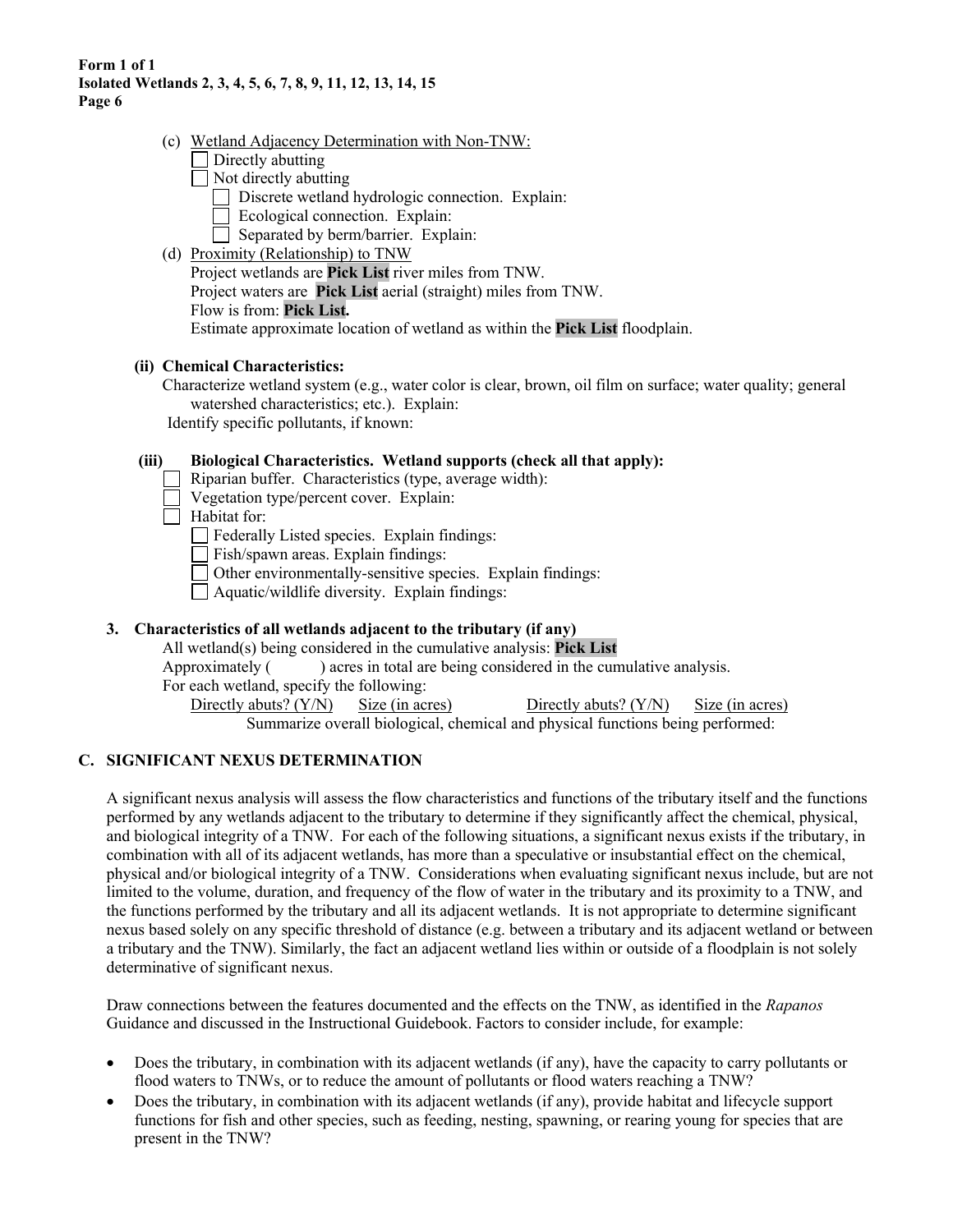- Does the tributary, in combination with its adjacent wetlands (if any), have the capacity to transfer nutrients and organic carbon that support downstream foodwebs?
- Does the tributary, in combination with its adjacent wetlands (if any), have other relationships to the physical, chemical, or biological integrity of the TNW?

Note: the above list of considerations is not inclusive and other functions observed or known to occur should be documented below:

- **1. Significant nexus findings for non-RPW that has no adjacent wetlands and flows directly or indirectly into TNWs.** Explain findings of presence or absence of significant nexus below, based on the tributary itself, then go to Section III.D: .
- **2. Significant nexus findings for non-RPW and its adjacent wetlands, where the non-RPW flows directly or indirectly into TNWs.** Explain findings of presence or absence of significant nexus below, based on the tributary in combination with all of its adjacent wetlands, then go to Section III.D: .
- **3. Significant nexus findings for wetlands adjacent to an RPW but that do not directly abut the RPW.** Explain findings of presence or absence of significant nexus below, based on the tributary in combination with all of its adjacent wetlands, then go to Section III.D:

## **D. DETERMINATIONS OF JURISDICTIONAL FINDINGS. THE SUBJECT WATERS/WETLANDS ARE**

**1. <b>TNWs and Adjacent Wetlands.** Check all that apply and provide size estimates in review area:<br>
TNWs: linear feet width (ft), Or, acres.  $linear feet \t width (ft), Or, \t acres.$ Wetlands adjacent to TNWs: acres.

#### **2. RPWs that flow directly or indirectly into TNWs.**

- Tributaries of TNWs where tributaries typically flow year-round are jurisdictional. Provide data and rationale indicating that tributary is perennial: .
- $\Box$  Tributaries of TNW where tributaries have continuous flow "seasonally" (e.g., typically three months each year) are jurisdictional. Data supporting this conclusion is provided at Section III.B. Provide rationale indicating that tributary flows seasonally:

Provide estimates for jurisdictional waters in the review area (check all that apply):

- Tributary waters: linear feet width (ft).<br>
Other non-wetland waters: acres.
	- Other non-wetland waters: acres.
		- Identify type(s) of waters:

## **3. Non-RPWs[8](#page-6-0) that flow directly or indirectly into TNWs.**

Waterbody that is not a TNW or an RPW, but flows directly or indirectly into a TNW, and it has a significant nexus with a TNW is jurisdictional. Data supporting this conclusion is provided at Section III.C.

Provide estimates for jurisdictional waters within the review area (check all that apply):

- Tributary waters: linear feet width (ft).
- Other non-wetland waters: acres.

Identify type(s) of waters:

## <span id="page-6-0"></span>**4. Wetlands directly abutting an RPW that flow directly or indirectly into TNWs.**

Wetlands directly abut RPW and thus are jurisdictional as adjacent wetlands.

Wetlands directly abutting an RPW where tributaries typically flow year-round. Provide data and rationale

indicating that tributary is perennial in Section III.D.2, above. Provide rationale indicating that wetland is

directly abutting an RPW: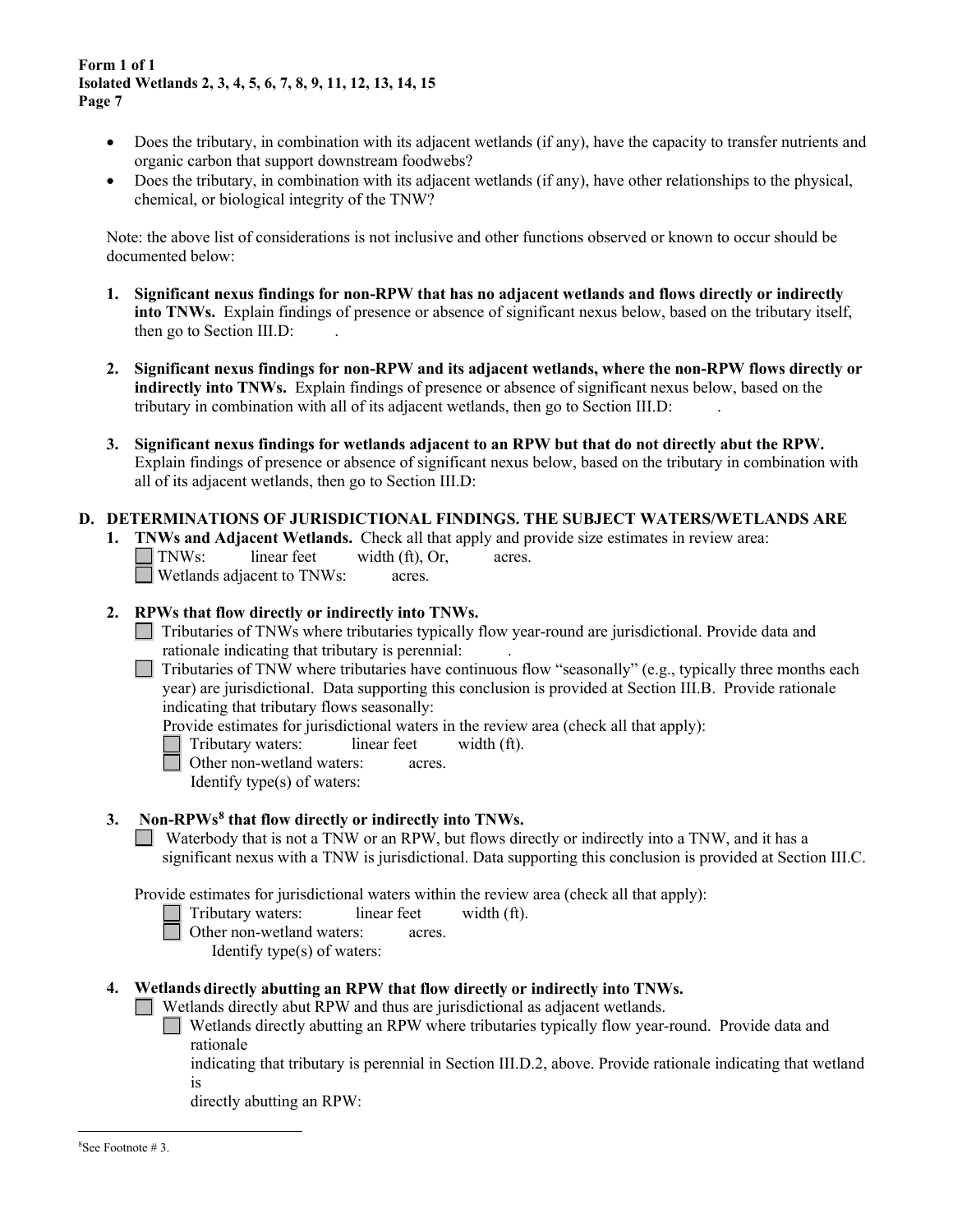Wetlands directly abutting an RPW where tributaries typically flow "seasonally." Provide data indicating that tributary is seasonal in Section III.B and rationale in Section III.D.2, above. Provide rationale indicating that wetland is directly abutting an RPW:

Provide acreage estimates for jurisdictional wetlands in the review area: acres.

- **5. Wetlands adjacent to but not directly abutting an RPW that flow directly or indirectly into TNWs.**
	- $\Box$  Wetlands that do not directly abut an RPW, but when considered in combination with the tributary to which they are adjacent and with similarly situated adjacent wetlands, have a significant nexus with a TNW are jurisidictional. Data supporting this conclusion is provided at Section III.C.

Provide acreage estimates for jurisdictional wetlands in the review area: acres.

- **6. Wetlands adjacent to non-RPWs that flow directly or indirectly into TNWs.** 
	- Wetlands adjacent to such waters, and have when considered in combination with the tributary to which they are adjacent and with similarly situated adjacent wetlands, have a significant nexus with a TNW are jurisdictional. Data supporting this conclusion is provided at Section III.C.

Provide estimates for jurisdictional wetlands in the review area: acres.

#### **7. Impoundments of jurisdictional waters. [9](#page-7-0)**

- As a general rule, the impoundment of a jurisdictional tributary remains jurisdictional.
- Demonstrate that impoundment was created from "waters of the U.S.," or
- Demonstrate that water meets the criteria for one of the categories presented above (1-6), or
- Demonstrate that water is isolated with a nexus to commerce (see E below).

## **E. ISOLATED [INTERSTATE OR INTRA-STATE] WATERS, INCLUDING ISOLATED WETLANDS, THE USE, DEGRADATION OR DESTRUCTION OF WHICH COULD AFFECT INTERSTATE COMMERCE, INCLUDING ANY SUCH WATERS (CHECK ALL THAT APPLY)[:10](#page-7-1)**

which are or could be used by interstate or foreign travelers for recreational or other purposes.

- from which fish or shellfish are or could be taken and sold in interstate or foreign commerce.
- which are or could be used for industrial purposes by industries in interstate commerce.
- Interstate isolated waters.Explain:

Other factors.Explain:

#### **Identify water body and summarize rationale supporting determination:** .

Provide estimates for jurisdictional waters in the review area (check all that apply):

Tributary waters: linear feet width (ft).

- Other non-wetland waters: acres.
- Identify type(s) of waters:
- **I** Wetlands: acres.

## **F. NON-JURISDICTIONAL WATERS, INCLUDING WETLANDS (CHECK ALL THAT APPLY):**

- If potential wetlands were assessed within the review area, these areas did not meet the criteria in the 1987 Corps of Engineers Wetland Delineation Manual and/or appropriate Regional Supplements.
- $\boxtimes$  Review area included isolated waters with no substantial nexus to interstate (or foreign) commerce.
	- $\boxtimes$  Prior to the Jan 2001 Supreme Court decision in "*SWANCC*," the review area would have been regulated based solely on the "Migratory Bird Rule" (MBR).

Waters do not meet the "Significant Nexus" standard, where such a finding is required for jurisdiction. Explain: Other: (explain, if not covered above):

<span id="page-7-0"></span><sup>&</sup>lt;sup>9</sup> To complete the analysis refer to the key in Section III.D.6 of the Instructional Guidebook.

<span id="page-7-1"></span>**<sup>10</sup> Prior to asserting or declining CWA jurisdiction based solely on this category, Corps Districts will elevate the action to Corps and EPA HQ for review consistent with the process described in the Corps/EPA** *Memorandum Regarding CWA Act Jurisdiction Following Rapanos.*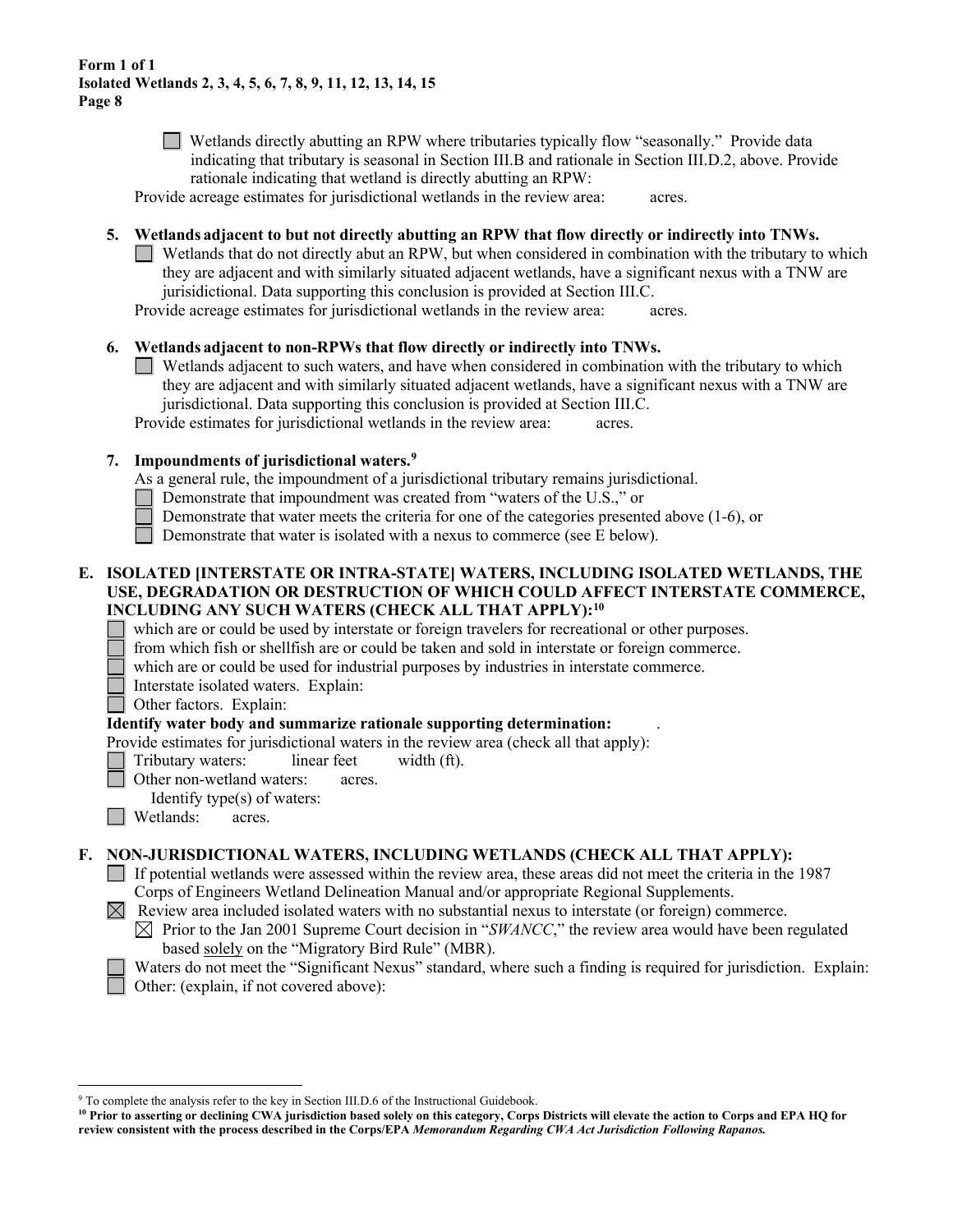Provide acreage estimates for non-jurisdictional waters in the review area, where the sole potential basis of jurisdiction is the MBR factors (i.e., presence of migratory birds, presence of endangered species, use of water for irrigated agriculture), using best professional judgment (check all that apply):

Non-wetland waters (i.e., rivers, streams): linear feet width (ft).

|             | Lakes/ponds:              | acres.            |                                       |            |                 |  |
|-------------|---------------------------|-------------------|---------------------------------------|------------|-----------------|--|
|             | Other non-wetland waters: |                   | acres. List type of aquatic resource: |            |                 |  |
| $\boxtimes$ | <b>Wetlands:</b>          | Wetland 2         | $0.02$ acre                           | <b>PEM</b> |                 |  |
|             |                           | Wetland 3         | $0.25$ acre                           | <b>PEM</b> |                 |  |
|             |                           | Wetland 4         | $0.55$ acre                           | <b>PEM</b> |                 |  |
|             |                           | Wetland 5         | $0.15$ acre                           | <b>PEM</b> |                 |  |
|             |                           | Wetland 6         | $0.20$ acre                           | <b>PEM</b> |                 |  |
|             |                           | Wetland 7         | $0.05$ acre                           | <b>PEM</b> |                 |  |
|             |                           | Wetland 8         | $0.61$ acre                           | <b>PEM</b> |                 |  |
|             |                           | Wetland 9         | $0.09$ acre                           | <b>PSS</b> | $0.09$ acre PFO |  |
|             |                           | <b>Wetland 11</b> | $0.41$ acre                           | <b>PEM</b> |                 |  |
|             |                           | <b>Wetland 12</b> | $0.04$ acre                           | <b>PEM</b> |                 |  |
|             |                           | <b>Wetland 13</b> | $0.31$ acre                           | <b>PEM</b> |                 |  |
|             |                           | <b>Wetland 14</b> | $0.16$ acre                           | <b>PEM</b> |                 |  |
| ◥           |                           | <b>Wetland 15</b> | $0.43$ acre                           | <b>PEM</b> |                 |  |
|             |                           |                   |                                       |            |                 |  |

Provide acreage estimates for non-jurisdictional waters in the review area that do not meet the "Significant Nexus" standard, where such a finding is required for jurisdiction (check all that apply):

| $\Box$ Non-wetland waters (i.e., rivers, streams): |  | linear feet, | width (ft). |
|----------------------------------------------------|--|--------------|-------------|

Lakes/ponds: acres.

Other non-wetland waters: acres. List type of aquatic resource:

Wetlands: acres.